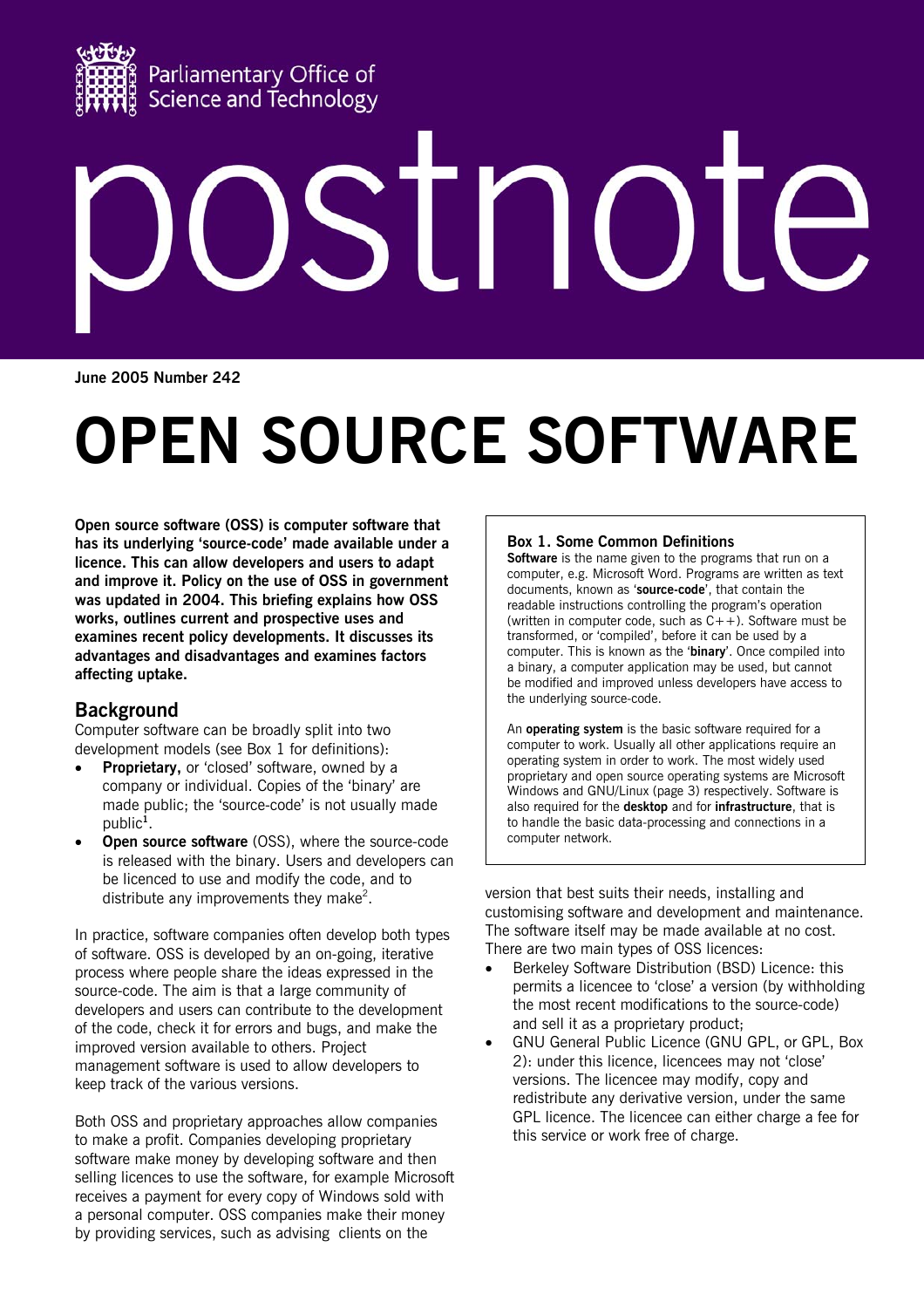#### **Box 2. History of open source and free software**

Open source first evolved during the 1970s. Richard Stallman, an American software developer who believes that sharing source-code and ideas is fundamental to freedom of speech, developed a 'free' version of the widely used 'Unix' operating system. The resulting 'GNU' program was released under a specially created General Public Licence ('GNU GPL'). This was designed to ensure that the source-code would remain openly available to all. It was not intended to prevent commercial usage or distribution. This approach was christened 'free software'. In this context 'free' meant that anyone could modify the software. However, the term 'free' was often misunderstood to mean 'no cost'. Hence 'open source software' was coined as a less contentious and more 'business-friendly' term.

# **Desirable software attributes3,4**

There is widespread debate over the relative merits of proprietary software and OSS. However, it is difficult to make general comparisons; most analysts say comparisons should be made only on a case-by-case basis. It is generally agreed that whether software is open source or proprietary, the following attributes are of key importance:

- reliability: defined as how long a system can stay in operation without user intervention;
- quality: commonly defined as the number of errors in a fixed number of lines of code;
- security: how resilient the software is to unauthorised actions (e.g. viruses);
- flexibility: how easily the software can be customised to meet specific needs and run on different types of device;
- project management: how well organised the development process is;
- open standards: documents created with one type of software being readable in another. This avoids 'lockin' to a particular document format (page 4);
- switching costs: the cost of moving from one system to another;
- total cost of ownership (TCO): the full costs incurred over the lifetime of the software;
- user-friendliness: how easy the software is to use.

Advocates of OSS argue that, because it harnesses a large team of developers, bugs and errors can be rapidly spotted and fixed, thus increasing reliability and security. They also say that having a large team means that OSS is by necessity 'modular' (made up of discrete units, each with a specific function). Modularity simplifies software design and can increase the reliability as well as flexibility of software. Advocates also argue that, by making the source-code available with the software, there is no danger of 'lock-in' because document formats are transparent. However, critics point out that proprietary software can also have a high degree of reliability, flexibility and security and can also conform to open standards (discussed further on page 4).

Many commentators argue that OSS projects can suffer from weak project management (because of their

complex development structure) and that OSS can be difficult to use. The OSS community point out that new project management tools are being introduced and that efforts are being made to increase the 'user-friendliness' of OSS desktop applications. There are often concerns that OSS is unsupported, and contains unauthorised intellectual property (IP) belonging to third parties. However the OSS community say this can also be the case with proprietary software. Moreover, large firms such as IBM and Hewlett Packard now manage open source projects and indemnify users to give them added insurance.

There is broad acceptance that OSS and proprietary software are comparable in terms of software quality. It is acknowledged that switching costs can be high, whichever software model is used. There are conflicting reports on how total cost of ownership (TCO) varies for the two models. It is widely agreed that TCO should be evaluated only on a case by case basis.

Many analysts believe that there is increasing symbiosis between the two models. For example, modularity is now seen as an important factor in the development of both proprietary and OSS. New project management tools are being used to manage both types of software projects.

### **Use of open source software The private sector**

There is increasing awareness and uptake of OSS within the private sector, with OSS and proprietary software becoming increasingly interwoven<sup>5</sup>. Major corporations such as IBM believe it enables them to make use of a worldwide community of developers to improve their products and services. Some industry commentators suggest that OSS will lead to a more competitive software industry. Currently over 67% of web-servers run open source software called Apache<sup>6</sup>. The majority of websites and email systems run on OSS. Worldwide, around 30% of infrastructural computers run GNU/Linux, an open source operating system. However, use of OSS on the desktop is more limited: over 96% of desktop computers still use Microsoft Windows. OSS has inspired new portable device projects, such as the 'Simputer'. This is a small, inexpensive, handheld computer, intended to bring computing power to India and other emerging economies.

#### **Open source software in government**

Governments' interest in OSS is increasing, due to their reliance on sophisticated software. The UK Office of Government Commerce released a series of case studies in October 2004 outlining how OSS has been used in the public sector (Box 3). However, UK parliamentary responses to questions on the use of OSS in government show that uptake is still limited<sup>7</sup>. The Office of the Deputy Prime Minister is funding the 'Open Source Academy' project. This is intended to overcome barriers to uptake of OSS in local government such as lack of information, skills, confidence and lack of suitable products.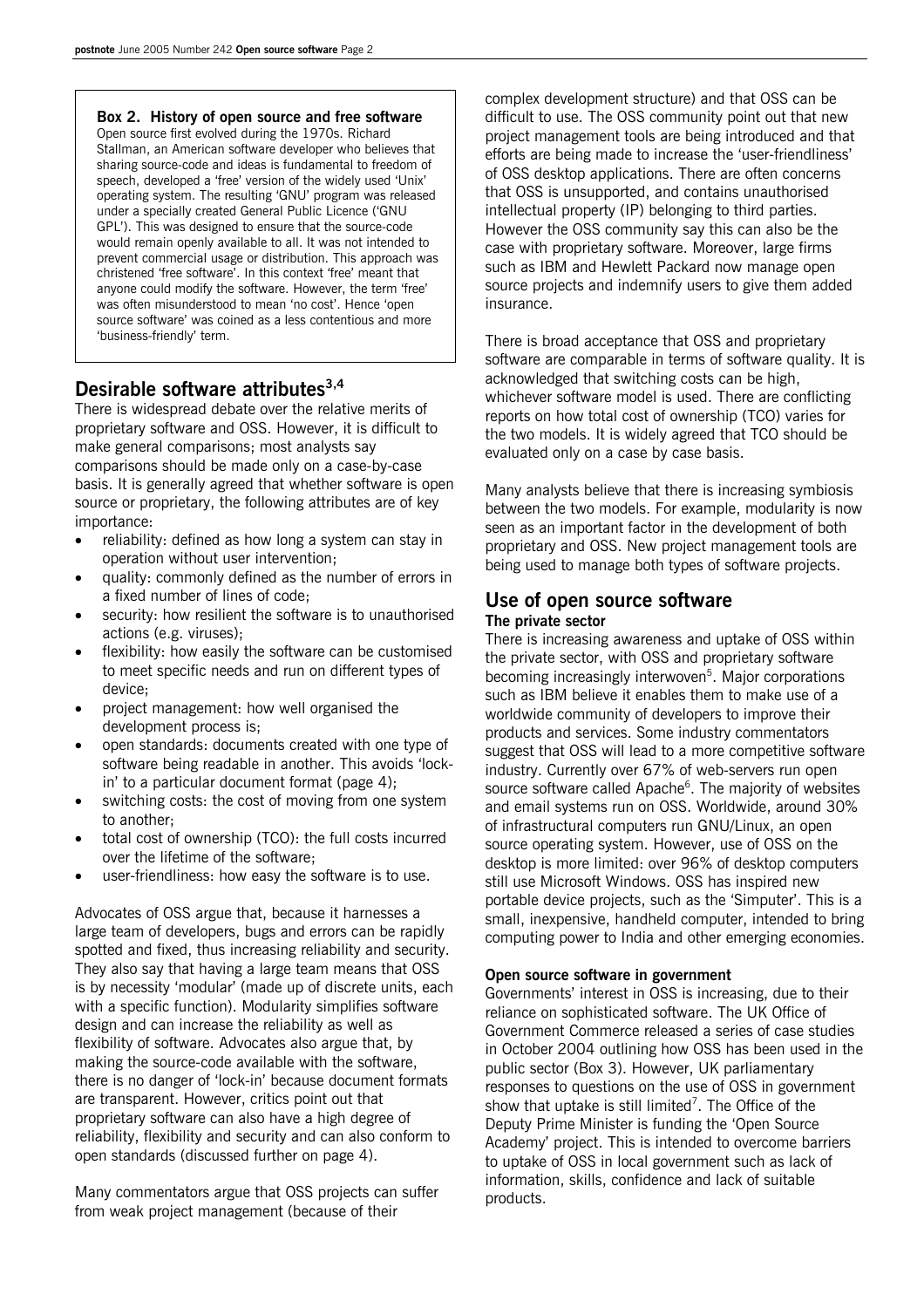#### Box 3. Examples of government use of OSS<sup>8</sup>

- Powys County Council, Wales: by replacing existing machines with GNU/Linux servers (a server is a computer that manages network resources), the number of servers has been dramatically reduced. This has led to cost savings on hardware, licensing and support.
- Ministry of Defence (MoD) Defence Academy: OSS was chosen on the basis of functionality (to meet requirements) rather than to reduce costs. However, its use has led to lower licensing costs, lower consultancy rates for developers and faster development times. The software used was security accredited by the MoD.
- Beaumont Hospital, Dublin, Ireland: the hospital has projected savings of €8 million as a result of using OSS. These were mainly due to an elimination of software licensing costs for an x-ray system and the ability to reuse hardware using GNU/Linux.

Policy on use of OSS within government is outlined in the updated e-Government Unit's policy document released in October 2004<sup>9</sup>. Key points are:

- re-affirmation of the UK Government's commitment to 'procurement neutrality': OSS solutions should be considered alongside proprietary ones in IT procurements;
- contracts will be awarded on a case-by-case basis, based on value for money. The UK Government will seek to avoid 'lock-in' to proprietary IT products.

#### **Research licensing**

The updated government OSS policy now includes policy on the exploitation of software arising from government funded research projects. There is growing debate over whether such software should be released under open source licences. Government policy states that the 'exploitation route' for such software (that is whether it is released commercially, within the research community, or as OSS) should be chosen to maximise returns on public investment. Decisions should be made at the discretion of the researchers and institutions involved. Some academics and open source groups have proposed dual-licensing as means of getting the benefits of a proprietary and open source licence.

The UK Particle Physics Grid project is an example of a research project using OSS. Grid computing, seen as part of the next-generation Internet, is a massive new area of information systems development. The UK Particle Physics Grid project relies on internationally developed OSS, 'Globus' and 'Condor'. By building on the work of existing international communities, the project has saved significant amounts of development work and money.

#### **Other usage**

Advocates of OSS argue that, in principle, the OSS model allows software to be developed for minority markets, that is, product development can be need-driven rather than market-driven. In practice, it is not clear there is such a clear distinction between the two models: for example both GNU/Linux and Windows now have versions in a number of minority languages.

# **Legal issues Copyright**

# Software is protected using the copyright system. Relying on the same protection as on books, music or film, the buyer of software is licensed the use of a copy of the product. Proprietary software is normally distributed under an 'all rights reserved' licence where the rights to exploit the software are held by the copyright owner. Open source relies on copyright law to give legal backing to the licences under which it is released (page 1).

#### **Software patents**

Whereas copyright protects software code from being copied, patents can be used to prevent the innovative solution or effects of the software from being copied (what it does and how it does it). Government grants the patent holder rights, in return for sharing the information on how the technical result was achieved. The extent to which software should be patentable is controversial. A key issue is whether the software has a 'technical effect' (for example controls the function of a robot arm) or is used for a 'business process' (no technical effect).

In the US, it is possible to patent software used for business processes. Amazon, for example, has patented the '1-click' process, which gives a monopoly on 'clicking once' using a mouse to buy a product from a website. As all websites are built on the idea of clicking links, patent experts have argued that these broad 'business process' patents can be destructive by granting a monopoly on standard processes. This affects open source developers because, when writing a piece of software, they may not realise that the software technique is patented.

Currently, 'business processes' are not patentable in the EU. There is widespread debate over the 'EU Computer Implemented Inventions Directive', awaiting its second reading in the European Parliament. Under this directive, software will be patentable only if it has a technical effect. However, there are concerns that this may lead to widespread granting of patents, because it is hard to make the distinction between whether software is used for a business process or for a technical effect.

Developers and users of OSS, and some small and medium sized enterprises (SMEs), have voiced concerns over the potential negative impact of the directive on the competitiveness of the software industry. Proponents say software patenting is already possible in the EU; the directive will not allow patents in new areas. The UK Patent Office says the directive aims to 'clarify the situation' and to 'prevent a drift towards the more liberal regime of the US*'*. Moreover, it is pointed out that business processes cannot be patented under the directive. Proponents (including some SMEs) also argue that patent protection is needed to encourage innovation and investment in research and development.